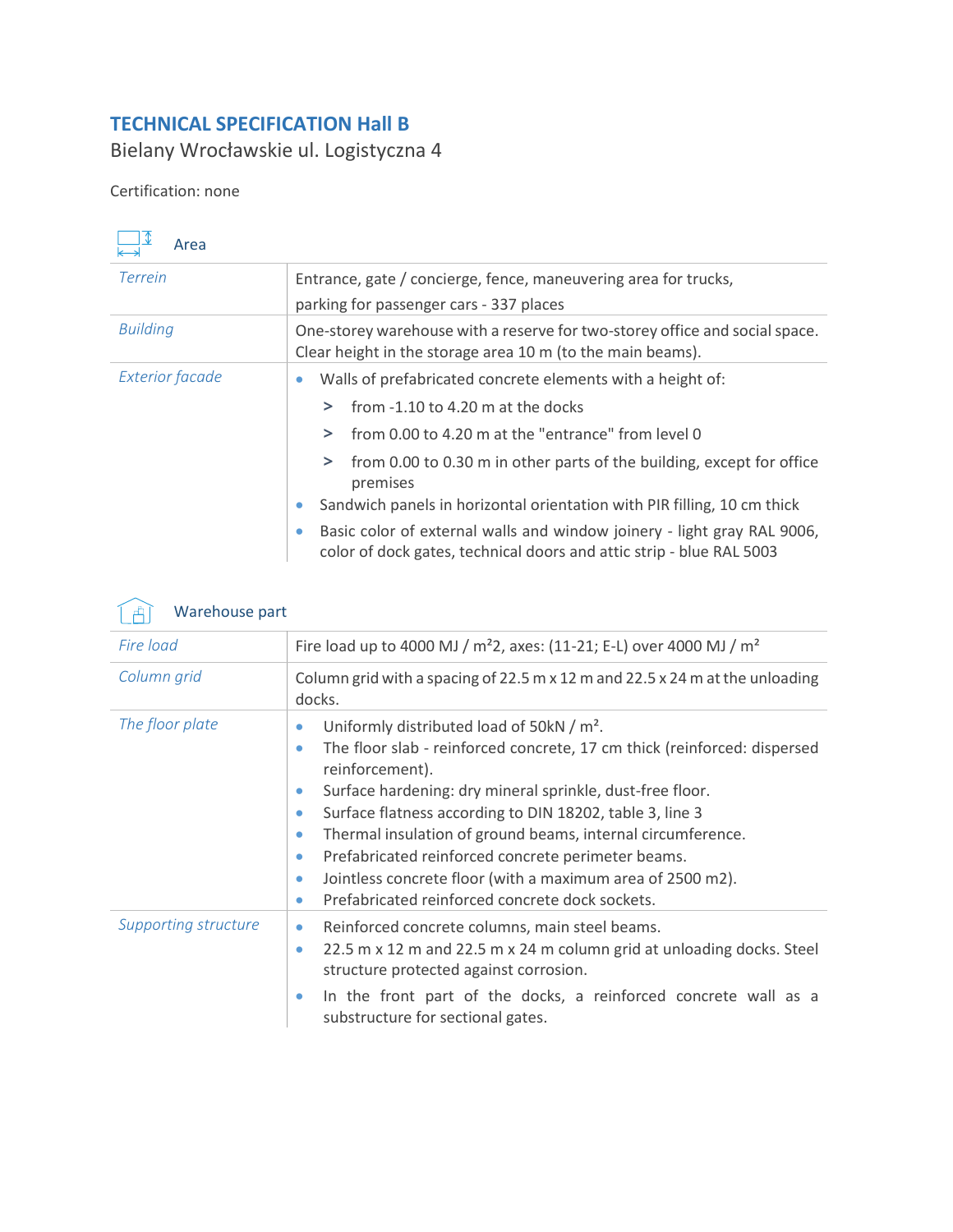| Sectional doors                | Overhead sectional doors with electric drive:<br>$\bullet$<br>3 m x 3.2 m sectional docks with glazed section (amount: 68)<br>$\bullet$<br>3.5 m x 4.2 m entrance gates from level 0 (amount: 10).<br>$\bullet$                                                                                                                                                                                                       |
|--------------------------------|-----------------------------------------------------------------------------------------------------------------------------------------------------------------------------------------------------------------------------------------------------------------------------------------------------------------------------------------------------------------------------------------------------------------------|
| Transhipment<br>platforms      | Electric Hörmann type; nominal load capacity 60 kN<br>$\bullet$<br>Lip length 0.405 m, platform width 2.0 m.<br>$\bullet$<br>Platform length 2.50 m, height 0.6 m, steel structure.<br>۰<br>Dock height: 1.20 m<br>$\bullet$<br>Dock seal: apron. Two rubber buffers with dimensions<br>0f<br>$\bullet$<br>500x250x100mm at each loading platform. Trailer wheel guides for each<br>loading platform - made of cubes. |
| Roof                           | The warehouse roof is flat, sheathing made of trapezoidal sheet metal, 0.63<br>mm thick, powder coated in a standard color. Roof insulation - hard mineral<br>wool covered with a PVC membrane with a thickness of 1.2 mm. Design<br>internal temperature in the storage area +15 °C, at an outside temperature<br>of -20 ° C.                                                                                        |
| Roof drainage                  | Underpressure roof drainage installation, emergency overflows in the walls<br>of the attic.                                                                                                                                                                                                                                                                                                                           |
| Lighting the warehouse<br>area | Access to daylight in the storage area - through smoke vents and skylights<br>(lighting area in total 2% of the floor plan). Transparent polycarbonate<br>filling. Starting the smoke exhaust from the sprinkler pump station.                                                                                                                                                                                        |
| Door accessories               | Anti-panic mechanisms in all emergency exits. Door closers in fire-resistant<br>doors and in the entrance door of the main office area.                                                                                                                                                                                                                                                                               |

| Office par |  |
|------------|--|
|            |  |

| Office part                           |                                                                                                                                                                                                                                                                                                                                                                                                                                                                                                                                                                                          |
|---------------------------------------|------------------------------------------------------------------------------------------------------------------------------------------------------------------------------------------------------------------------------------------------------------------------------------------------------------------------------------------------------------------------------------------------------------------------------------------------------------------------------------------------------------------------------------------------------------------------------------------|
| Fire resistance<br>category and class | ZL III                                                                                                                                                                                                                                                                                                                                                                                                                                                                                                                                                                                   |
| Offices and<br>communication          | Height of offices - 3m in the light.<br>$\bullet$<br>Internal plasterboard walls, 100 mm thick, on steel system profiles with<br>۰<br>acoustic insulation made of mineral wool, painted with emulsion paint.<br>Finishing of the floors: carpet (Modulyss) in offices, ceramic tiles in<br>۰<br>social areas.<br>Ceiling finishing: mineral system suspended ceiling on a grid, panels 60<br>۰<br>$cm \times 60$ cm in white.<br>Aluminum window frames, powder coated in RAL 5003 color<br>۰<br>Internal paneled doors (Porta), steel frame, powder coated in a<br>۰<br>standard color. |
| <b>Technical rooms</b>                | Floor finish: faded concrete.<br>۰<br>Finishing of walls: double painting with emulsion paint.<br>۰<br>Doors: metal technical.<br>۰                                                                                                                                                                                                                                                                                                                                                                                                                                                      |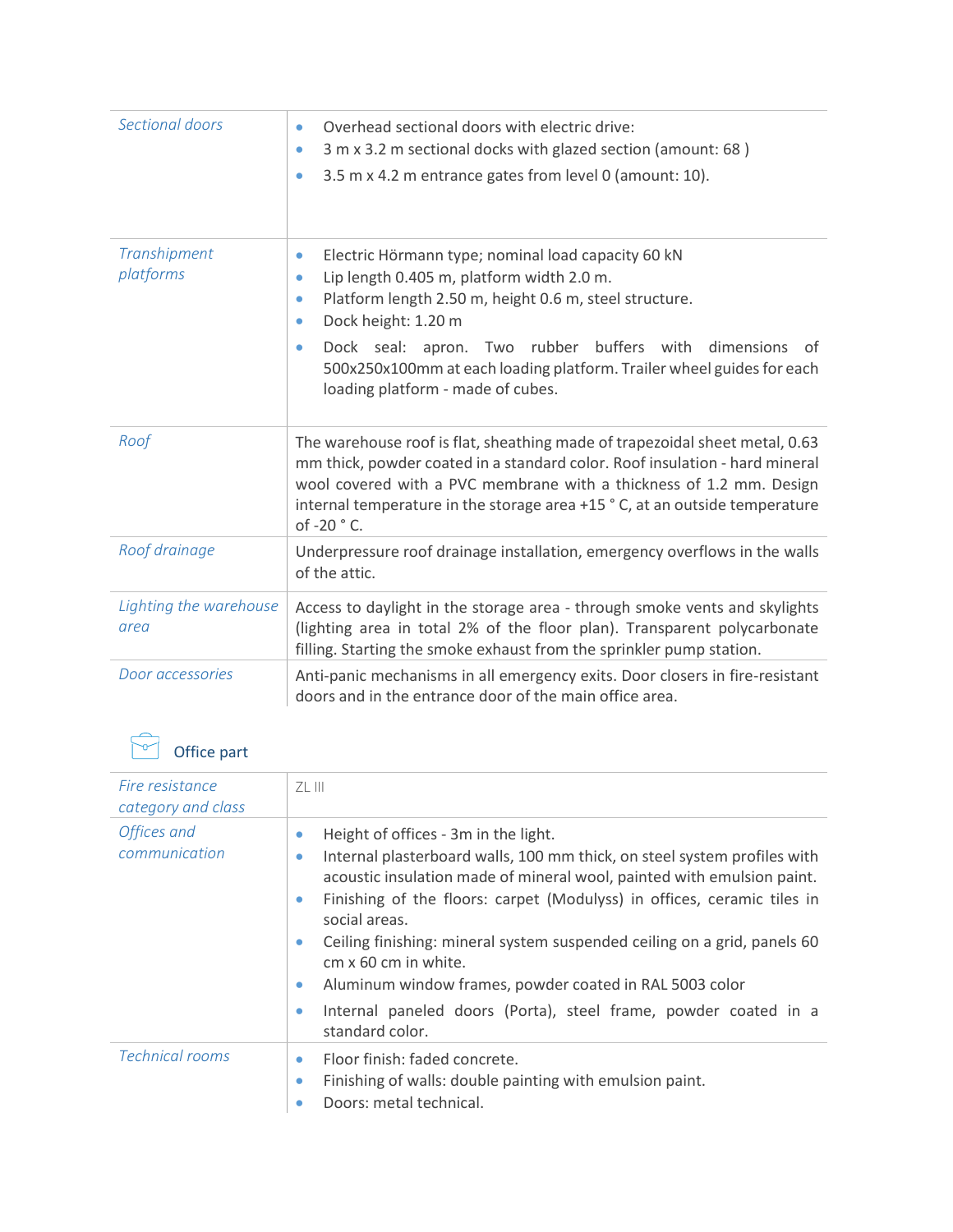| <b>Sanitary facilities</b> |           | Internal plasterboard walls, 100 mm thick, double-paneled (waterproof<br>board) on steel system profiles with acoustic insulation made of mineral<br>wool, painted with emulsion paint. |
|----------------------------|-----------|-----------------------------------------------------------------------------------------------------------------------------------------------------------------------------------------|
|                            | $\bullet$ | Floor finishing: 30 cm x 30 cm ceramic tiles in a standard color.                                                                                                                       |
|                            | ۰         | Wall finishing: tiles up to 2m high, showers up to full height.                                                                                                                         |
|                            | $\bullet$ | Ceiling finishing: mineral system ceiling suspended on a grid, panels 60<br>cm x 60 cm in white, waterproof.                                                                            |
|                            | $\bullet$ | Sanitary equipment: white ceramic sanitary ware (Circle).                                                                                                                               |
|                            |           | Sanitary equipment: hangers, towel dispensers, soap dispensers<br>(Merida).                                                                                                             |

## Sanitary and mechanical installations

| <b>Sanitary installations</b> | Sanitary sewage system: combined                                                                                                                                                                                                                                                                                                                                                                                                                                                    |
|-------------------------------|-------------------------------------------------------------------------------------------------------------------------------------------------------------------------------------------------------------------------------------------------------------------------------------------------------------------------------------------------------------------------------------------------------------------------------------------------------------------------------------|
|                               | Storm sewer: water discharge based on a water-legal permit.                                                                                                                                                                                                                                                                                                                                                                                                                         |
|                               | Industrial sewage system: none.                                                                                                                                                                                                                                                                                                                                                                                                                                                     |
|                               | Water supply system for social and living purposes - powering the municipal<br>network.                                                                                                                                                                                                                                                                                                                                                                                             |
| Fire protection               | ESFR sprinkler system (K240 heads) in the storage part, water supply for fire<br>purposes from the fire tank. Internal hydrants and handheld firefighting<br>equipment on the storage area in accordance with local regulations and<br>requirements. External hydrants located on the premises of the facility.<br>Permissible fire load on the warehouse part: up to 4,000 MJ / m2 and in the<br>axes: (11-21; E-L) above 4,000 MJ / m2.                                           |
| Heating and ventilation       | Heating in the storage area - gas heaters. Design internal temperature in the<br>warehouse section: $+18$ ° C in the warehouse along the L-T2 / 1-21 axis and<br>+15 °C for other storage spaces, at an external temperature of -20 °C. In<br>the office part, central heating is supplied from a gas boiler room. Calculated<br>internal temperature in the office part: 20 degrees C, outside temperature -<br>20 ° C. Heating in sanitary facilities locally - electric heaters. |
|                               | Ventilation in the storage area:                                                                                                                                                                                                                                                                                                                                                                                                                                                    |
|                               | Exhaust: mechanical 0.25 dim / h, Tywent roof exhaust fans.                                                                                                                                                                                                                                                                                                                                                                                                                         |
|                               | Air supply: through entrance gates.                                                                                                                                                                                                                                                                                                                                                                                                                                                 |
|                               | Ventilation system: based on smoke vents                                                                                                                                                                                                                                                                                                                                                                                                                                            |
|                               | Ventilation in the office and social part:                                                                                                                                                                                                                                                                                                                                                                                                                                          |
|                               | In accordance with applicable regulations and tenant's standards                                                                                                                                                                                                                                                                                                                                                                                                                    |



 $\bigwedge$